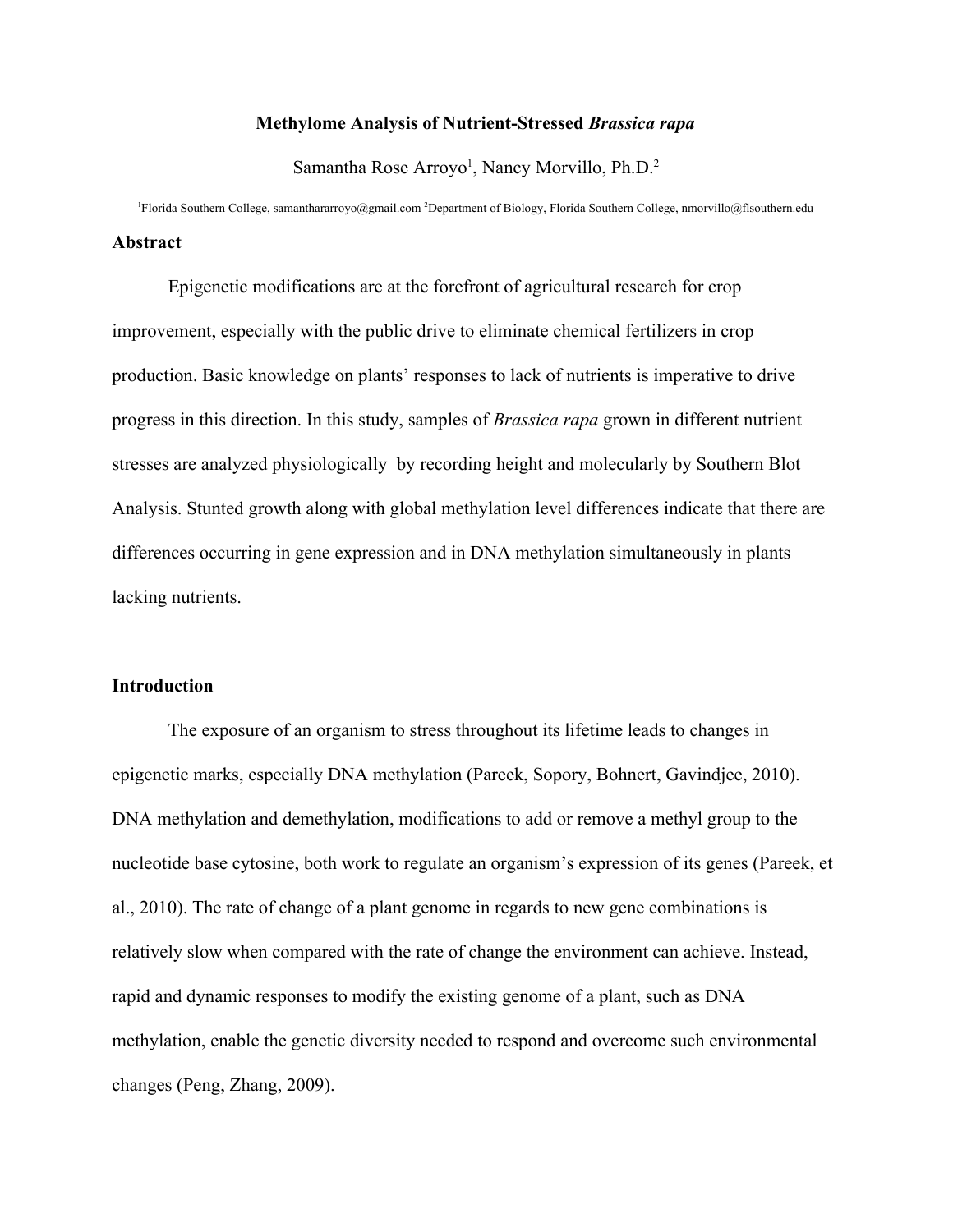Little is known about plants' specific methylation responses to environmental cues, but the growing interest in agricultural industry to produce crops without chemical fertilizers is fostering the growing interest to understand all aspects of a plant's response to nutrient shortage, including epigenetics. According to North Carolina Department of Agriculture (2010), nitrogen, phosphorus, and potassium are "primary nutrients", three of the most important macronutrients for a plant's growth and development. Nitrogen is the most needed macronutrients by all plants, as it is required for the synthesis of nucleic acids, amino acids, and chlorophyll (Kulcheski, Correa, Gomes, de Lima, Margis, 2015). Phosphorus is one of the less available macronutrients found in soil due to its scarcity particularly in the form orthophosphate, or Pi, which is the only form plants can readily uptake (Kulcheski, et al., 2015). However, phosphorus is still needed in large amounts by plants for proper function of signal cascade pathways, energy metabolism, and enzymatic activities (Kuo, Chiou, 2011). Potassium is a macronutrient also directly involved in crop productivity and crop yield; this mineral is a key player in photosynthesis, enzyme activation, and homeostasis (Pettigrew, 2008). In a natural biological ecosystem, these macronutrients may be recycled by other organisms and therefore maintained in the soil over time (Kulcheski, et al., 2015). However, modern agricultural processes can over exploit soil systems in an effort to produce high yields . Since these three minerals are the first to be depleted from the soil due to plants' rapid absorption to fulfill their nutrient needs, these minerals must then be supplied by the use of chemical fertilizers (Kulcheski, et al., 2015).

Epigenetic research is rapidly picking up interest, and is expanding to include subjects from the bacteria, animal, and plant kingdoms. *Arabidopsis thaliana* is one organism from the plant kingdom whose DNA methylation patterns are beginning to be studied more intently. In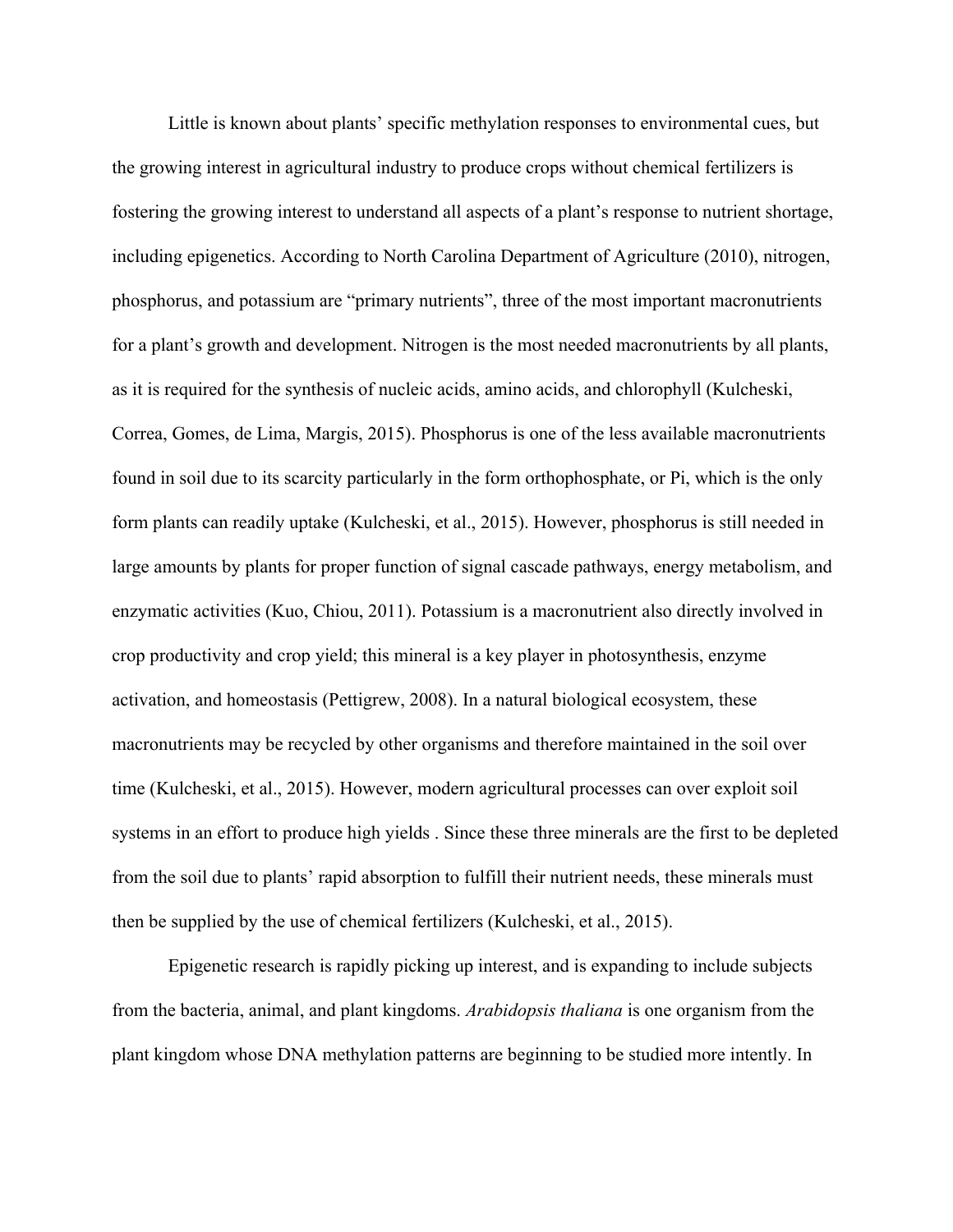one study, *A. thaliana* samples were exposed to limiting phosphate nutrient solutions, and their methylomes, or their genome's overall methylation modifications, were analyzed (Yong-Villalobos, et al, 2015). The study showed dynamic changes in global methylation in response to the Pi starvation, and that the resultant methylations are associated with the Pi starvation responses exhibited by the plants (Yong-Villalobos, et al, 2015). Overall, this study demonstrated that methylation is required for the developmental and molecular responses of a plant to a phosphorus deficiency in its environment (Yong-Villalobos, et al, 2015).

The closest crop relative to *Arabidopsis thaliana* is *Brassica rapa,* commonly known as the Wisconsin FastPlant or the Rape Mustard, and is part of a genus that is a major contributor to worldwide agricultural and horticultural economies by producing a wide variety of vegetables and plant oils (Tang, Lyons, 2012). *Brassica rapa* has a genome size of 529 MB that is completely sequenced, a rapid life cycle of just 5 weeks, and grows to approximately 16 inches (Tang, Lyons, 2012). Its small genome size and ease of cultivation makes this a suitable model organism for this study at Florida Southern College, while still providing relevance to an actual crop system. If methylation has been shown to play a large role in one macronutrient deficiency response, phosphorus, then perhaps it may also do the same for other key macronutrient deficiencies. This study is aimed to explore the differences in global methylome levels of the plant *Brassica rapa* in response to nutrient deficiencies in each of the three primary nutrients, nitrogen, phosphorus, and potassium. Due to the different cellular functions and pathways each of the three macronutrients are involved in, I predict that global methylation levels will differ between the three deficiencies and that all deficiencies will differ from the control.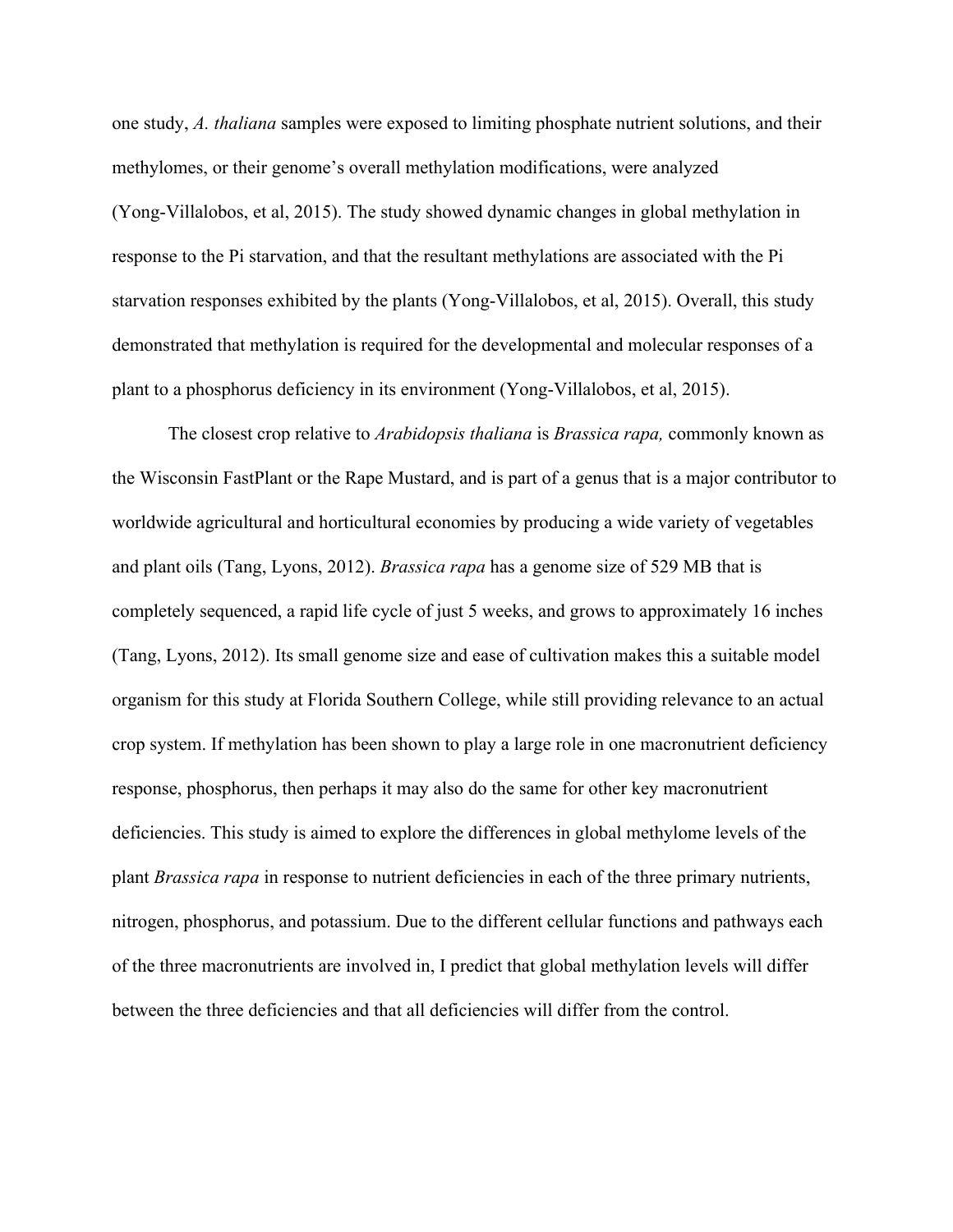### **Materials and Methods**

**Mixing of Fertilizers:** 1L each of Complete, -K, -N and -P nutrient solutions were mixed using the LaMotte Plant Nutrition Chemical Package according to Dr. Robert W Stegner's instructions in his lab manual *Plant Nutrition Studies,* also provided in the LaMotte Plant Nutrition Chemical Package.

**Planting and Growing** *Brassica rapa* **Samples:** Three seeds of Wisconsin Fast Plants® Standard *Brassica rapa* Seed from Carolina Biological Supply Company each were planted in 15 plastic four oz drinking cups filled with standard potting mix, and pushed less than 1 cm below the surface of the soil. Each sample received 65 mL of its specified nutrient solution: 6 samples of complete, 3 samples of -K, 3 samples of -N, and 3 samples of -P. Samples were grown in the Florida Southern College Botany Lab under 24 hour fluorescent light for 9 days, and received water every other day. Growth was recorded on days 4, 6 and 8 by measuring height from soil level to top of the primary stem using a metric ruler. Photographs were taken on day 8 to compare physiology.

**Plant DNA Extraction:** Carried out using the Bioline Isolate II Plant Genomic DNA Extraction kit, homogenizing cells by using liquid nitrogen and grinding with a mortar and pestle, and using Lysis Buffer PA2. Approximately 0.2g of leaf tissue was used for each sample in DNA Extraction.

**Gel Electrophoresis**: Carried out on 2 separate 0.8% agarose gels prepared containing 5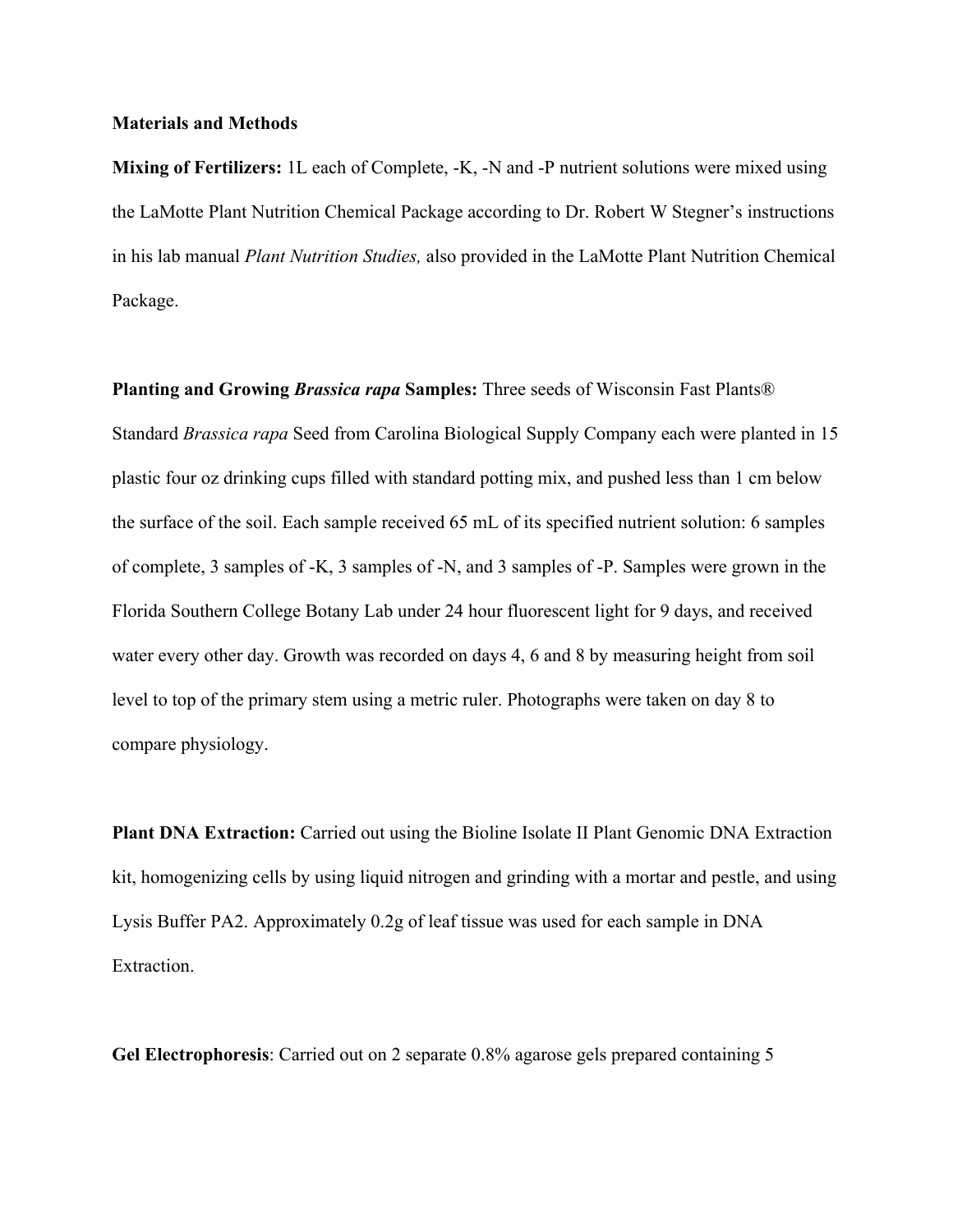microliters each of 10 mg/mL EtBr, 10 microliters of DNA with loading dye was loaded into each well, and gel was run for 60 minutes at 100V in TAE Buffer. Bioline 50bp Hyperladder was used as the molecular marker in lane 1 of both gels.

**Southern Blot Analysis:** Protocol for the Southern Blot Analysis was followed according to Miltello's method, with modifications (Militello, K.T., 2013). A DotBlot was employed to load DNA samples onto nitrocellulose membrane in concentrations of 14.5ng, 29ng, and 145 ng consistently for all experimental groups. Instead of baked in an oven for 2 hours, the membrane was exposed to UV light in the UV Crosslinker at level 1. Membrane was blocked with 5% w/v nonfat dry milk in TBST for 7 hours at room temperature, then washed 3x for 5 minutes each with 1x TBST, and loaded with a 1:2,500 dilution of primary antibody 5MeC-anti-rabbit IgG from GeneTex in TBST overnight at  $0^{\circ}$ C. Membrane was washed 3x for 5 minutes each with 1x TBST, and treated with a 1:10,000 dilution of secondary antibody rabbit-anti-sheep IgG from Thermo Fisher Scientific in TBST for 6 hours at room temperature. Membrane was washed 3x for 5 minutes each with TBST and covered with a 1:5 dilution of alkaline phosphatase chromagen (BCIP/NBT) from Abcam in DI water, rotating for 25 minutes at room temperature. Photos of membrane were taken every 5 minutes while rotating, and again after membrane had dried.

**Quantifying Southern Blot Analysis:** Photos of dried membrane was uploaded to FIJI APP, converted to 8bit, and inverted. ROI manager was used to circle each spot of DNA sample, and a circle just outside each DNA sample for background measurements. Mean Gray Value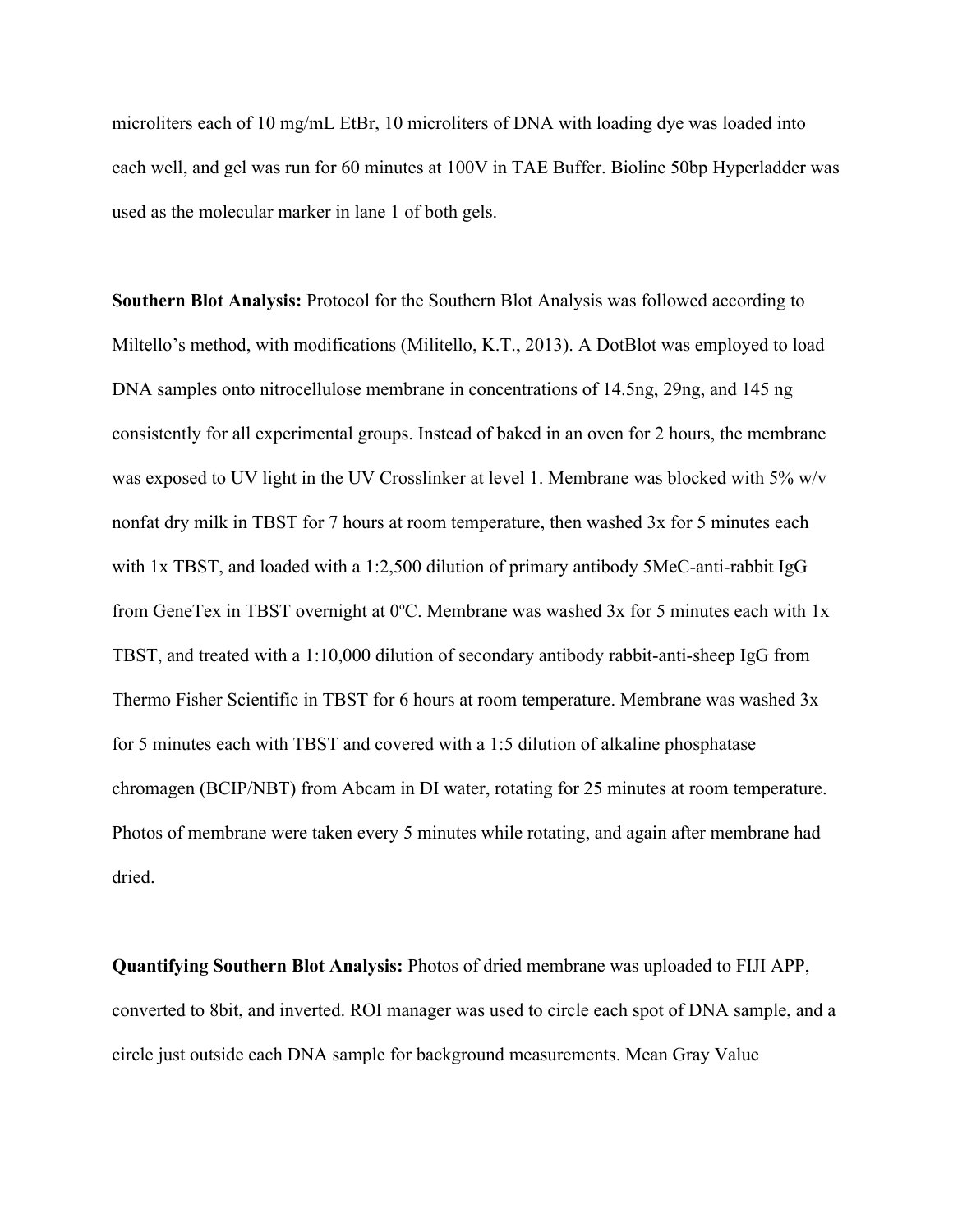measurement were taken for each circle, and the corresponding background circle values were subtracted from each DNA sample circle values.

# **Results**

*Brassica rapa* plants grown in each condition had similar observations when photographed, and the growth measurements established a trend of stunted growth among nutrient deficient samples (Figures 1 and 2). The complete samples reached an average height of 5.43 cm, the -K samples reached an average height of 4.43 cm, the -P samples reached an average height of -4.13 cm, and the -N samples reached an average height of 3.07 cm (Figure 3).



**Figure 1:** *Brassica rapa* **samples grown under control (A, red), -K (B, blue), -P (C, green), and -N (D, purple).** Samples in B, C, and D show stunted growth.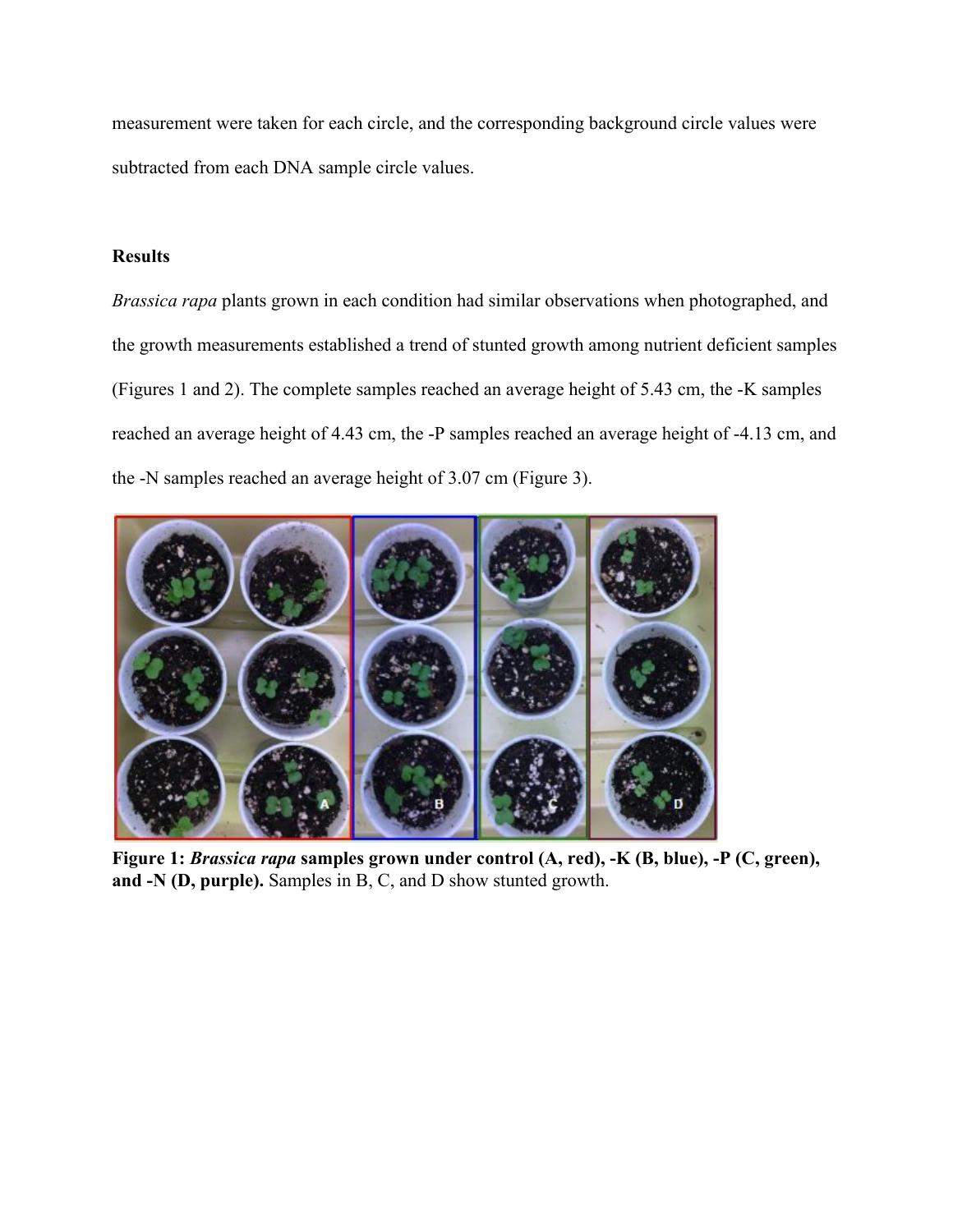

**Figure 2: Change in height of Brassica Rapa samples over 8 days.** Samples 1-6 were grown with complete nutrient solution, samples 7-9 were grown with -K solution, samples 10-12 were grown with -P solution, and samples 13-15 were grown with -N solution.



**Figure 3: Average Growth of Samples In Each Treatment**. Samples grown with complete nutrient solution grew an average height of 5.43 cm, samples grown with -K nutrient solution grew an average height of 4.43 cm, samples grown with -P nutrient solution grew an average height of 4.13 cm, and samples grown with -N nutrient solution grew an average height of 3.07 cm.

Gel electrophoresis of extracted DNA samples showed bright bands in all lanes except for lane 8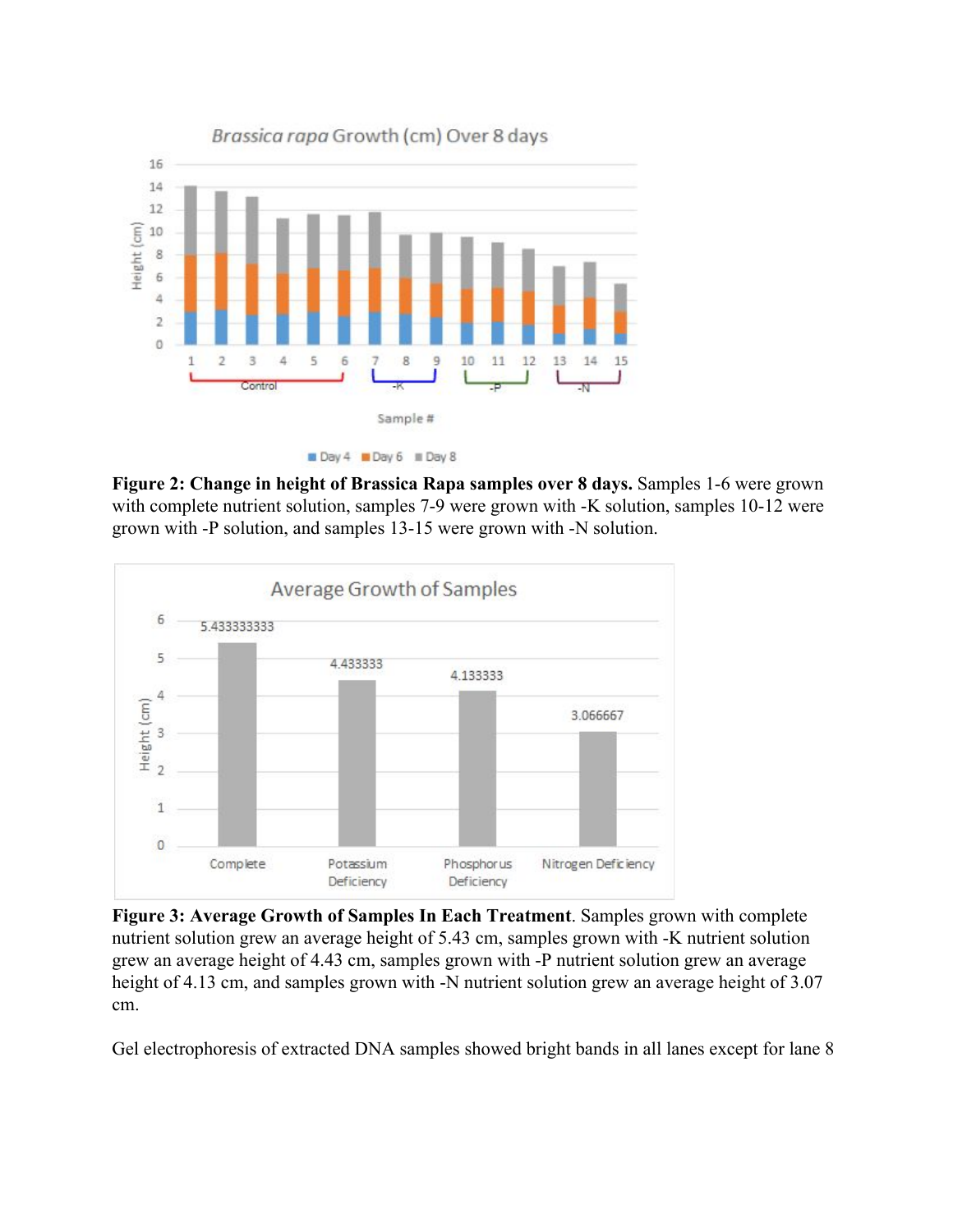



**Figure 4: Gel electrophoresis of** *Brassica rapa* **samples** run on 0.8% agarose gel run at 100 V for 60 minutes and Bioline 50 bp HyperLadder loaded into lane 1. Visible bands are shown in all lanes except on gel A, lane 8 shows no visible band. On gel A: lanes 2-6 are extracted from samples grown in complete nutrient solution, lanes 7-9 are extracted from samples grown in -K nutrient solution, and lane 10 is extracted from sample grown in -P nutrient solution. On gel B: lanes 2-3 are extracted from samples grown in -P nutrient solution, and lanes 4-6 are extracted from samples grown in -N nutrient solution.

DNA was obtained from the extraction, and so this was used in the Southern Blot assay. Subtle changes in darkness of spots was observed between the four experimental groups, and increasing darkness trend was observed as concentration of DNA increased for each sample (Figure 5). The FIJI APP Processing provided quantification of darkness observed in Southern Blot (Figure 6). Global methylation measured for samples grown in -K nutrient solution and -N nutrient solution registered lower than the control samples grown in complete nutrient solution, and samples grown in -N nutrient solution registered higher global methylation than control samples grown in complete nutrient solution (Figure 6).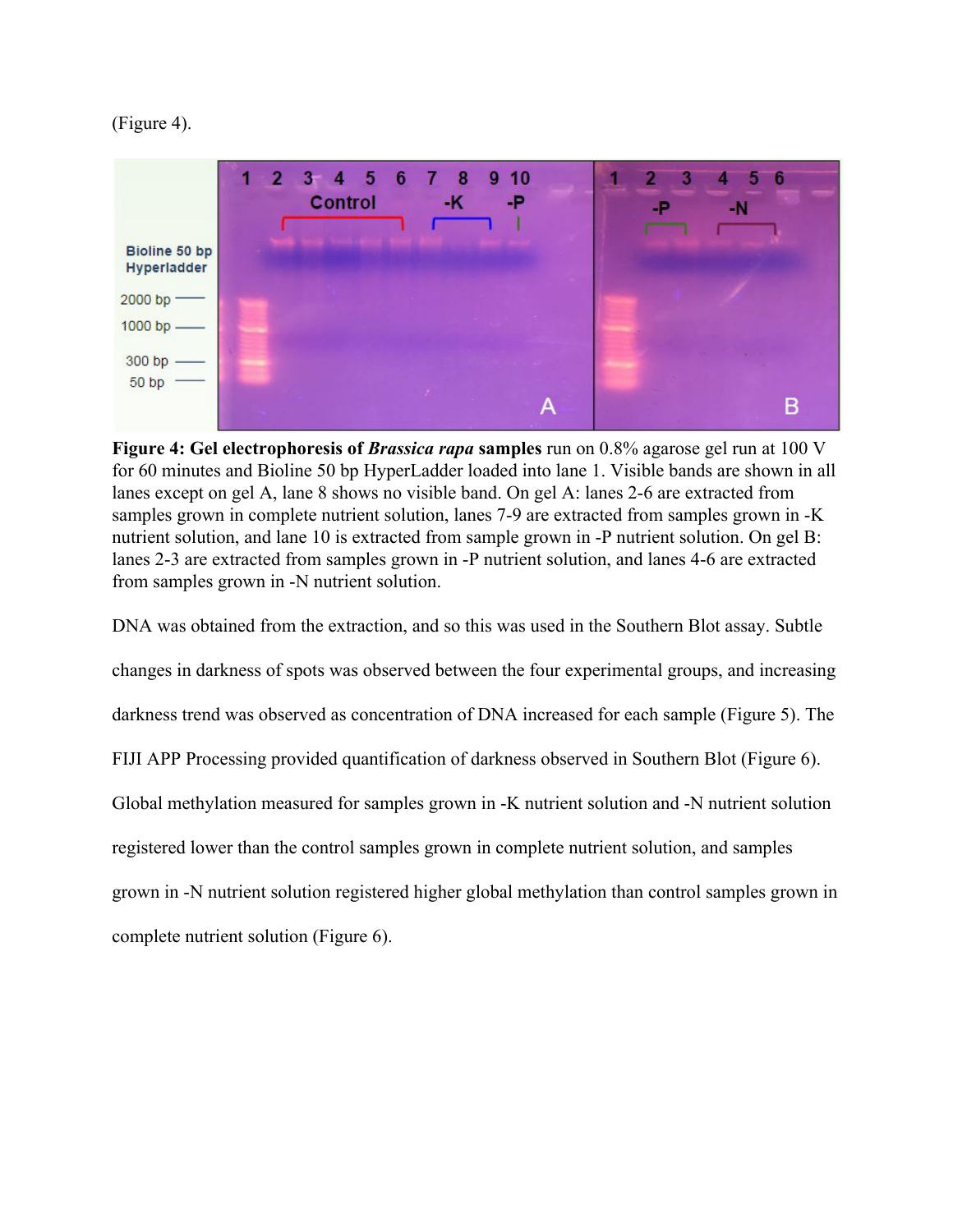

**Figure 5: Southern Blot Analysis of Samples for Global Methylation Levels.** Concentration of DNA shown to the left of the blots, Control seen in red, -K seen in blue, -P seen in green, and -N seen in purple. Subtle differences in darkness of spots between each experimental group is seen.



**Figure 6: Quantification of Southern Blot using FIJI APP.** ROI measurements were taken after photo images of Southern Blot were inverted, background was subtracted, and measurements were organized. Samples grown in control measured to have ROI at 11.824 for 14.5 ng of DNA, 13.093 for samples of 29 ng of DNA, and 21.208 for samples of 145 ng of DNA. Samples grown with -K nutrient solution measured to have ROI at 7.636 for 14.5 ng of DNA, 9.414 for samples of 29 ng of DNA, and 15.911 for samples of 145 ng of DNA. Samples grown with -P nutrient solution measured to have ROI at 11.689 for 14.5 ng of DNA, 17.949 for samples of 29 ng of DNA, and 26.569 for samples of 145 ng of DNA. Samples grown with -N nutrient solution measured to have ROI at 13.796 for 14.5 ng of DNA, 15.932 for samples of 29 ng of DNA, and 19.163 for samples of 145 ng of DNA.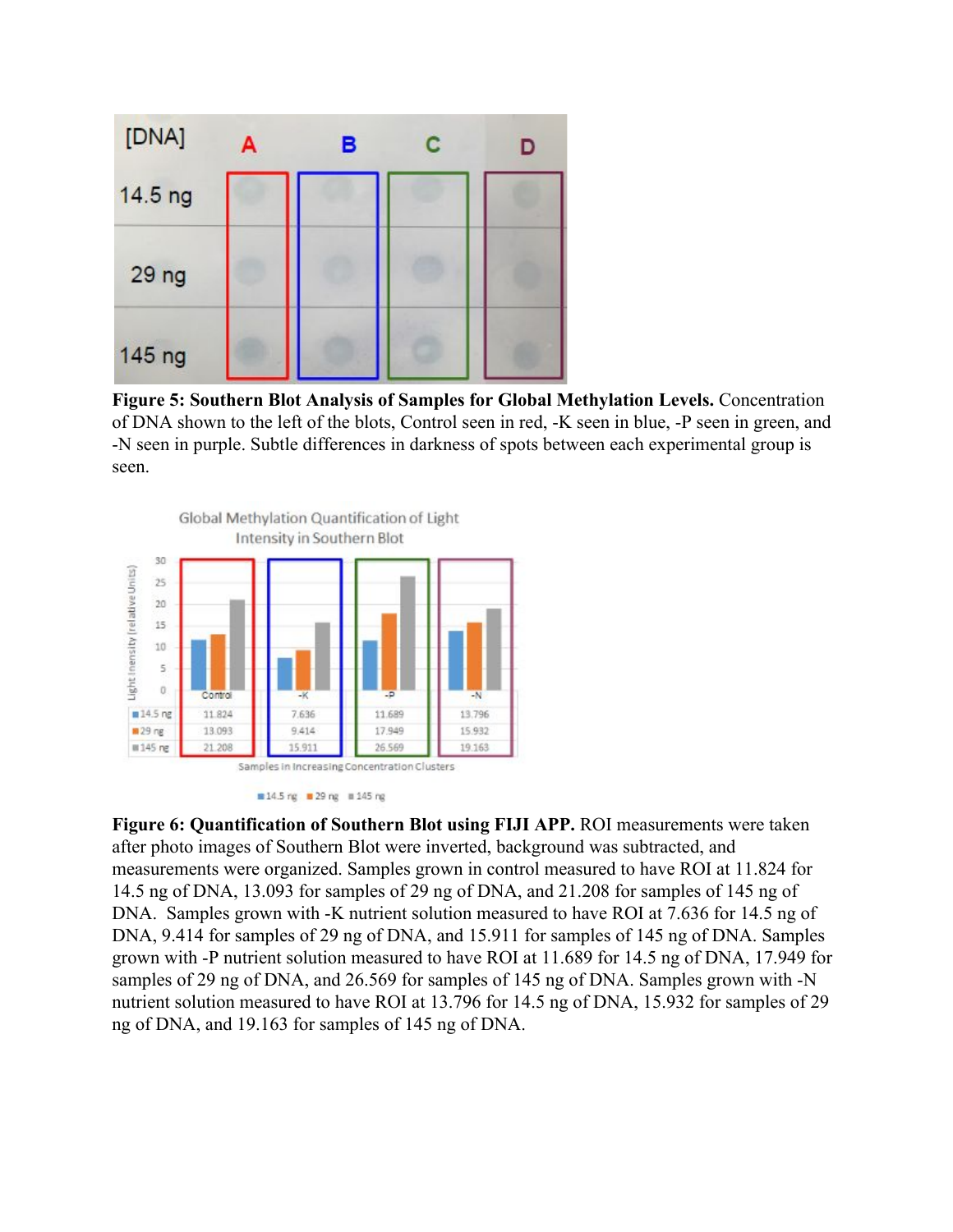### **Discussion**

This study's main aim to explore the differences in global methylome levels of the plant *Brassica rapa* in response to nutrient deficiencies in each of the three primary nutrients, nitrogen, phosphorus, and potassium. The global methylation levels measured by the Southern Blot and quantified using the FIJI App accomplished this goal, but also warrants further investigation. My predictions at the start of the study were that global methylation levels would differ between the three deficiencies and that all deficiencies will differ from the control, due to the different cellular functions and pathways each of the three macronutrients are involved in. This prediction, too, is supported by the results obtained, but also warrant further investigation as well.

At conception, this study's model organism to be used was *Arabidopsis thaliana*, to be grown in -N and -P nutrient solutions, high light stress, and drought, compared with a control grown in complete nutrient solution. After growing the samples for a semester and attempting to isolate the DNA in one failed attempt, the samples were flash frozen and stored in -80 degrees C freezer for winter break. After several more failed attempts at DNA extraction, despite modification such as more sample, less sample, more incubation time, and more grinding, and no other troubleshooting solutions provided by Bioline technicians, I decided to change the model species from *Arabidopsis thaliana* to *Brassica rapa* and pursue the three macronutrients N, P, and K deficiencies as the experimental groups compared to a control group grown in complete nutrient solution. The high light stress experimental group was not attempted as *Brassica rapa* grows in a 24 hour light period, making this stress obsolete, and drought was not attempted with this species due to its constant photoperiod warranting constant water. From my observations in this study, I would support the idea that *Brassica rapa* is an easy to study model organism for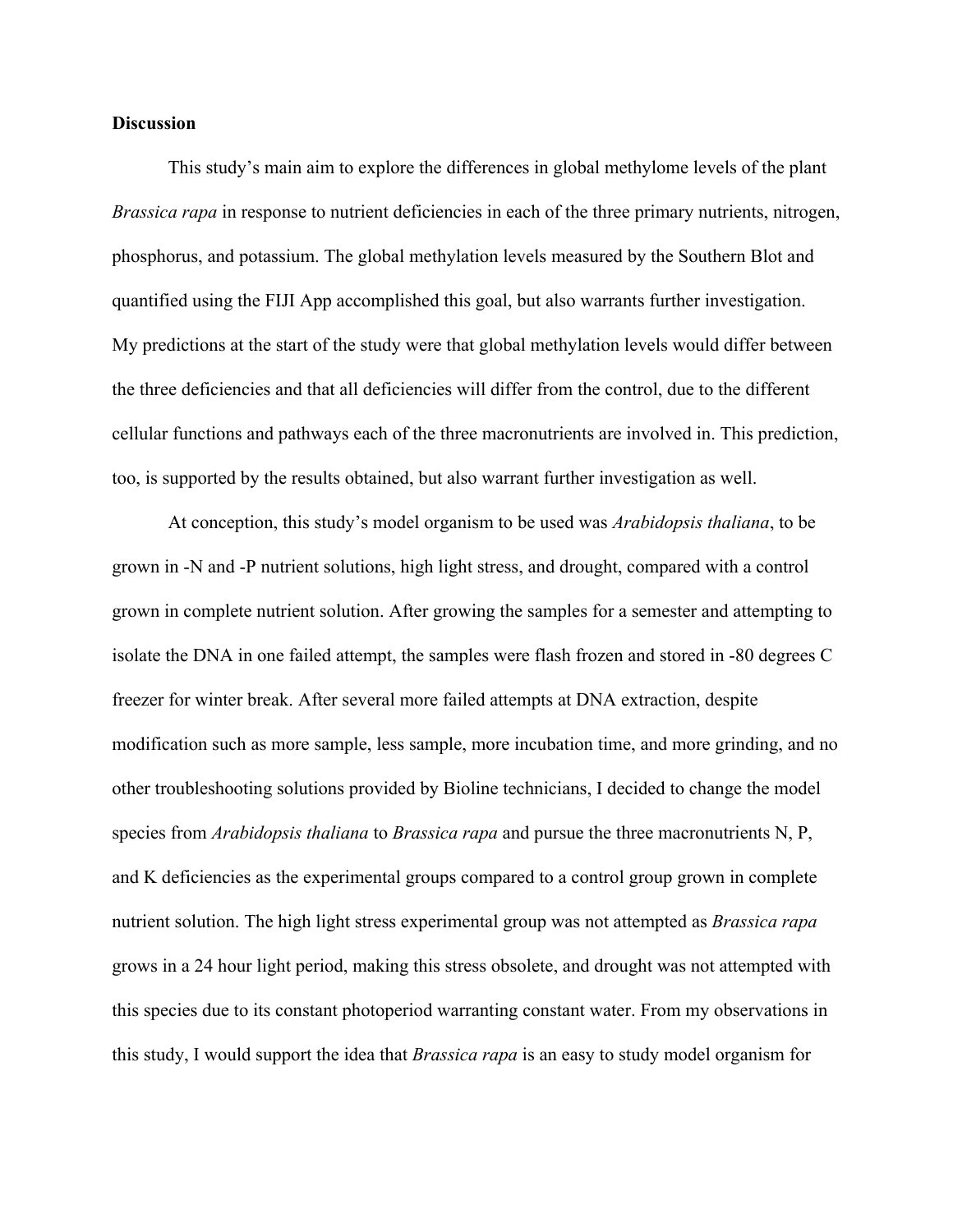genetics research.

The samples of *Brassica rapa* grown with each of the four nutrient solutions did not show any physiological differences other than stunted growth (Figures 1 and 2). Stunted growth was seen across all nutrient deficient experimental groups, but was the most severe in the samples grown in -N nutrient solution (Figure 3 and 4). This is no surprise, as nitrogen is the most important macronutrient for all plants, and is needed for many building blocks within plant cells (Kulcheski, et al., 2015). The phosphorus deficiency exhibited the second most severe stunted growth, and this too is expected; the mineral phosphorus is heavily involved in energy metabolism, which is the origin of plant growth (Kuo, Chiou, 2011). Samples grown in Potassium deficient nutrient solutions exhibited the least amount of stunted growth, is surprising considering its direct tie to crop productivity and crop yield in previous studies (Pettigrew, 2008).

The DNA extraction was verified by gel electrophoresis shown in figure 4, with bright genomic bands seen in all lanes except for lane 8 on gel A. This failed DNA extraction attempt can be attributed to improper cell homogenization by grinding with a mortar and pestle in the presence of liquid nitrogen. While grinding 14 samples rapidly in the presence of freezing cold liquid nitrogen, I suspect that I did not pulverize the sample that was loaded into this lane enough in the attempt to finish the grinding of all samples before they began to thaw.

The Southern Blot shows increases in darkness of spot as the concentration of DNA increased for each sample, indicating that there is an increase in global methylation as the amount of DNA increased (figure 5). This helps to verify that DNA was loaded correctly into each circle well, although there are some white spots within the circles in columns A, B, and C.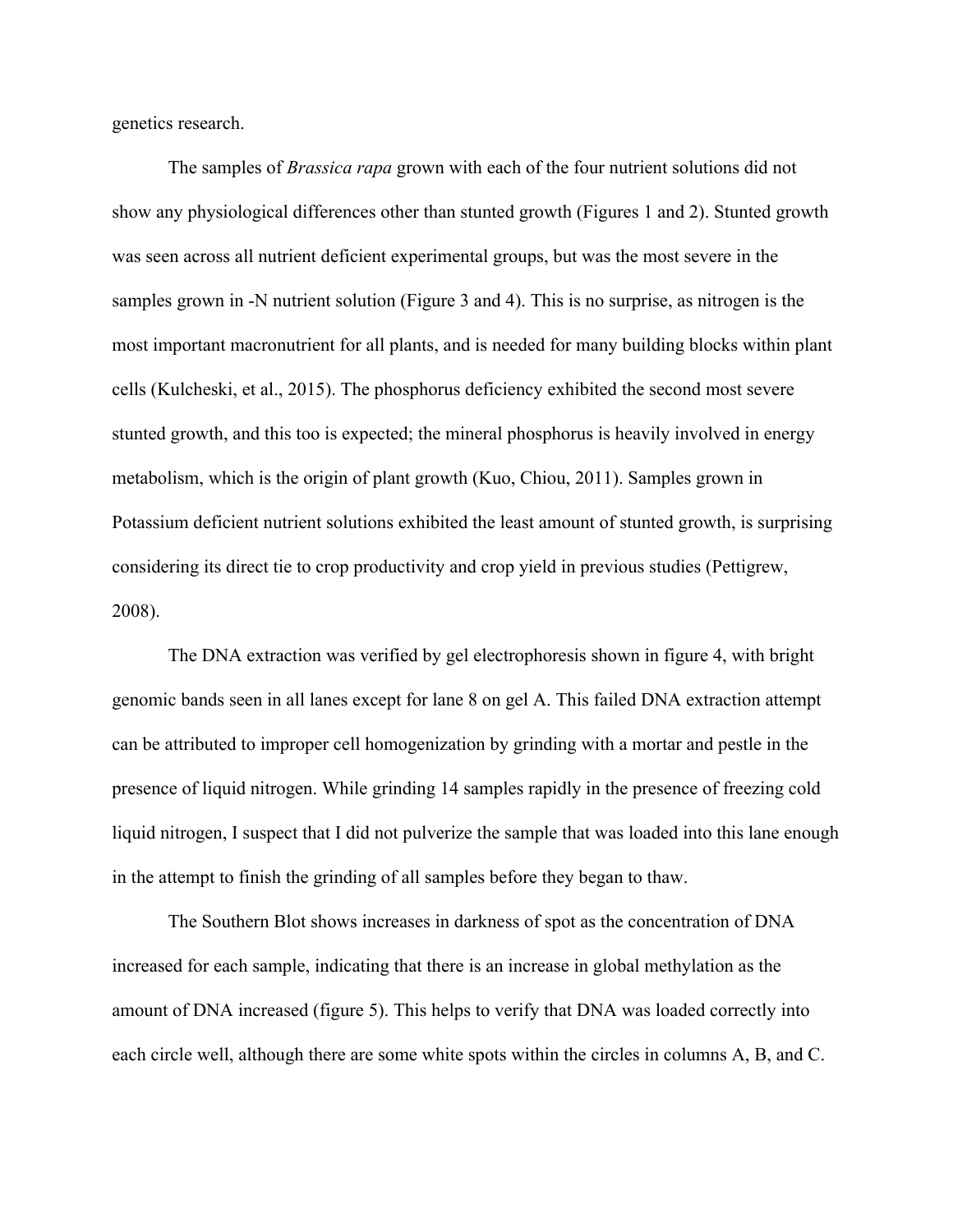These variations in color within these circles may be attributed to improper primary or secondary antibody binding due to an air bubble at those spots during their incubation. These spots were taken into account when using the FIJI APP to quantify this data, and they were deleted out of the circles in order to provide more accurate measurements.

The differences between each experimental group at each concentration was very subtle initially, and the use of the FIJI APP allowed for comparisons to be made with more ease. The increase in methylation observed for the samples exposed to -P deficient soil is supported by previous research that observed hypermethylation *Arabidopsis thaliana* samples exposed to low phosphate conditions (Yong-Villalobos, et al, 2015). The similar findings shown in this study within *Brassica rapa* further supports the idea that nutrient stress does have an effect on DNA methylation. The lower levels of global methylation observed in the samples grown in -N and -K compared with the samples grown in complete nutrient solution also supports my predictions made in the beginning of the study. The differences observed in the global methylation levels of all three experimental groups support the idea that the different cellular functions that each macronutrient corresponds to may dictate how much DNA methylation occurs in the absence of each mineral.

Overall, the results of this study support the predictions made initially at the start of the study, but also warrant further investigation. Another qualitative analysis assay of global methylation levels in order to gain more supporting evidence of these trends would greatly benefit this study, such as a restriction enzyme isoschizomer assay outlined in Dr. Militello's paper (Militello, 2013). Additionally, MethyC-Seq library construction and sequencing would be the next step to further this investigation, such as the method outlined in Dr. Yong-Villalobos's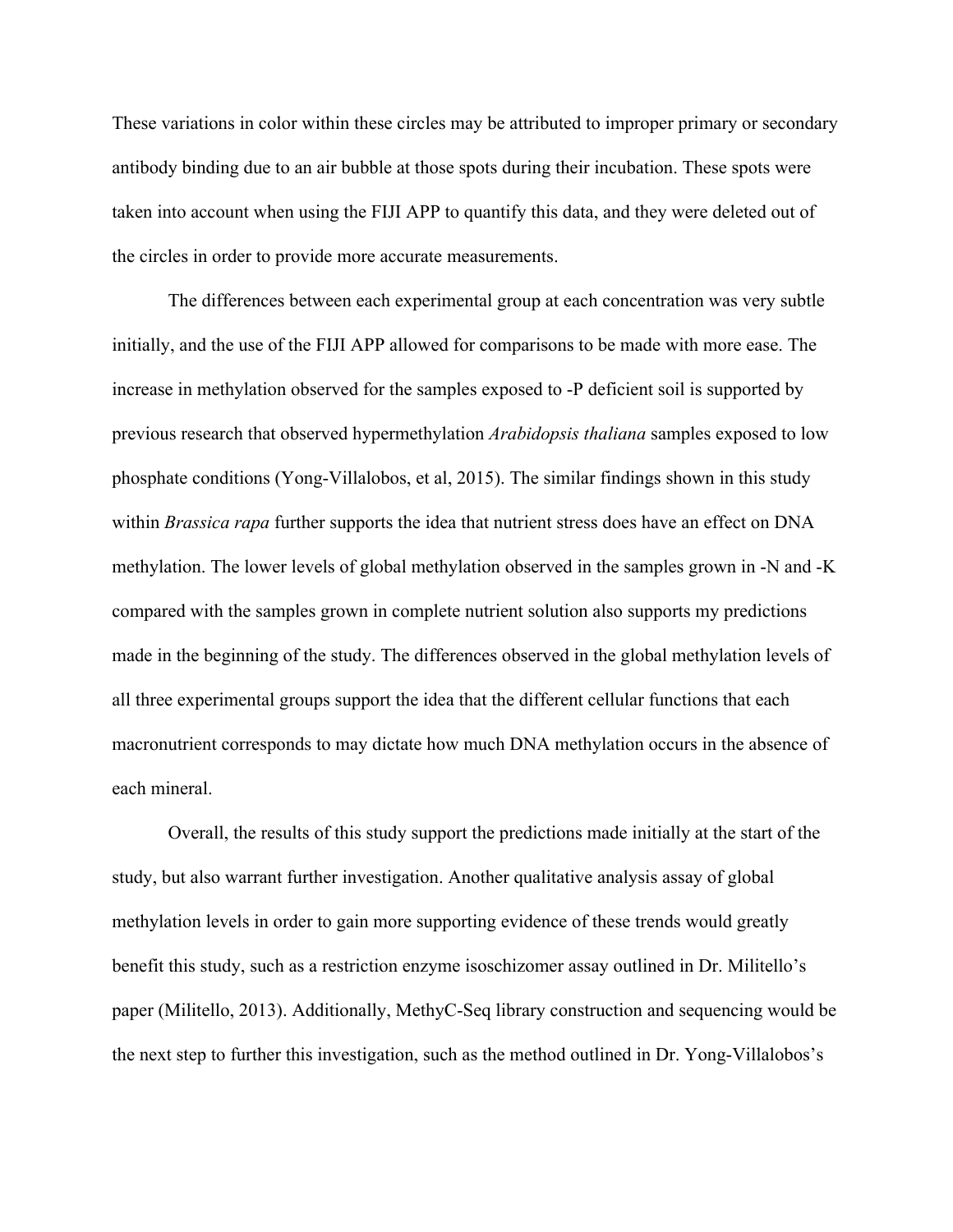paper (Yong-Villalobos, et al, 2015). This would allow for analysis of where on the genome these methylation are taking place, and which genes they may be affecting, making it possible to investigate further whether the functions each macronutrient is involved in are being altered at the epigenetic level to be expressed differently. The conclusions for this study are preliminary, but show many opportunities to explore in the future. As more knowledge is gained in the field of epigenetic responses of plants to nutrient shortage, high-yield crop production with reduced amounts of fertilizers may one day become a reality.

#### **Literature Cited**

Bioline. *Bioline Isolate II Plant DNA Kit Product Manual*. Taunton, MA.

Kulcheski, F.R., Correa, R., Gomes, I.A., de Lima, J.C, Margis, R. (2015) NPK macronutrients and microRNA homeostasis. *Frontiers in Plant Science*, 6: 451. Doi: 10.3389/fpls.2015.00451

Kuo, H., Chiou, T. (2011) The role of microRNAs in phosphorus deficiency signaling. *Plant Physiology,* 156 (3): 1016-1024. Doi: 10.1104/pp.111.175265

Militello, K.T. (2013) Studying epigenetic DNA modifications in undergraduate laboratories using complementary bioinformatics and molecular approaches. *Biochemistry and Molecular Biology Education, 41:* 334-340. Doi:10.1002/bmb.20713

 North Carolina Department of Agriculture. 2011. *Plant nutrients.* Retrieved from http://www.ncagr.gov/cyber/kidswrld/plant/nutrient.htm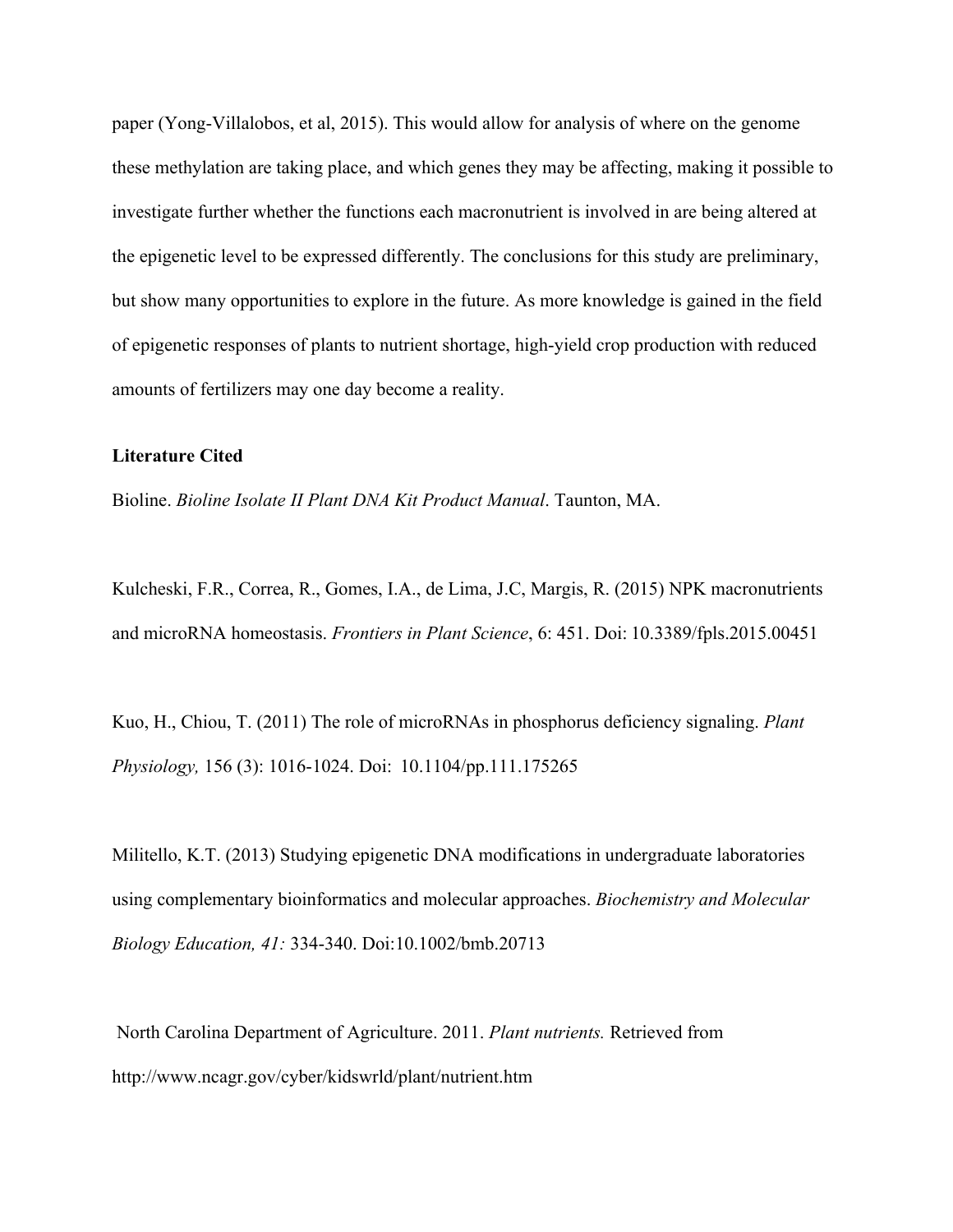Pareek, A., Sopory, S.K., Bohnert, H., Govindjee (Eds). (2010). *Abiotic Stress Adaptation in Plants: Physiological, Molecular, and Genomic Function.* Dordech, Netherlands: Springer.

 Peng, H., Zhang, J. (2009) Plant genomic DNA methylation in response to stresses: potential applications and challenges in plant breeding. *Progress in Natural Science 19:* 1037-1045. Doi:http://doi.org/10.1016/j.pnsc.2008.10.014

Pettigrew, W.T. (2008) Potassium influence on yield and quality production for maize, wheat, soybean, and cotton. *Physiologia plantarum,* 133(4):670-81. Doi: 10.1111/j.1399-3054.2008.01073.x

 Secco, D., Wang, C., Shou, H., Schultz, M.D., Chiarenza, S., Nussaume, L., Ecker, J.R., Whelan, J., Lister, R. (2015) Stress induced gene expression drives transient DNA methylation changes at adjacent repetitive elements. *eLife 4*: eD9343. Doi: 10.7554/eLife.09343 Stegner, R.W. (1971) *Plant Nutrition Studies*. Chestertown, MD: Educational Products Division, LaMotte Chemical Products Co.

Yong-Villalobos, L., Gonzalez-Morales, S.I., Wrobel, K., Gutierrez-Alanis, K., Cervantes-Perez, S.A., Hayano-Kanashiro, C., Cruz-Ramirez, A., Martinez, O., Herrera-Estrella, L. (2015) Methylome analysis reveals an important role for epigenetic changes in the regulation of the